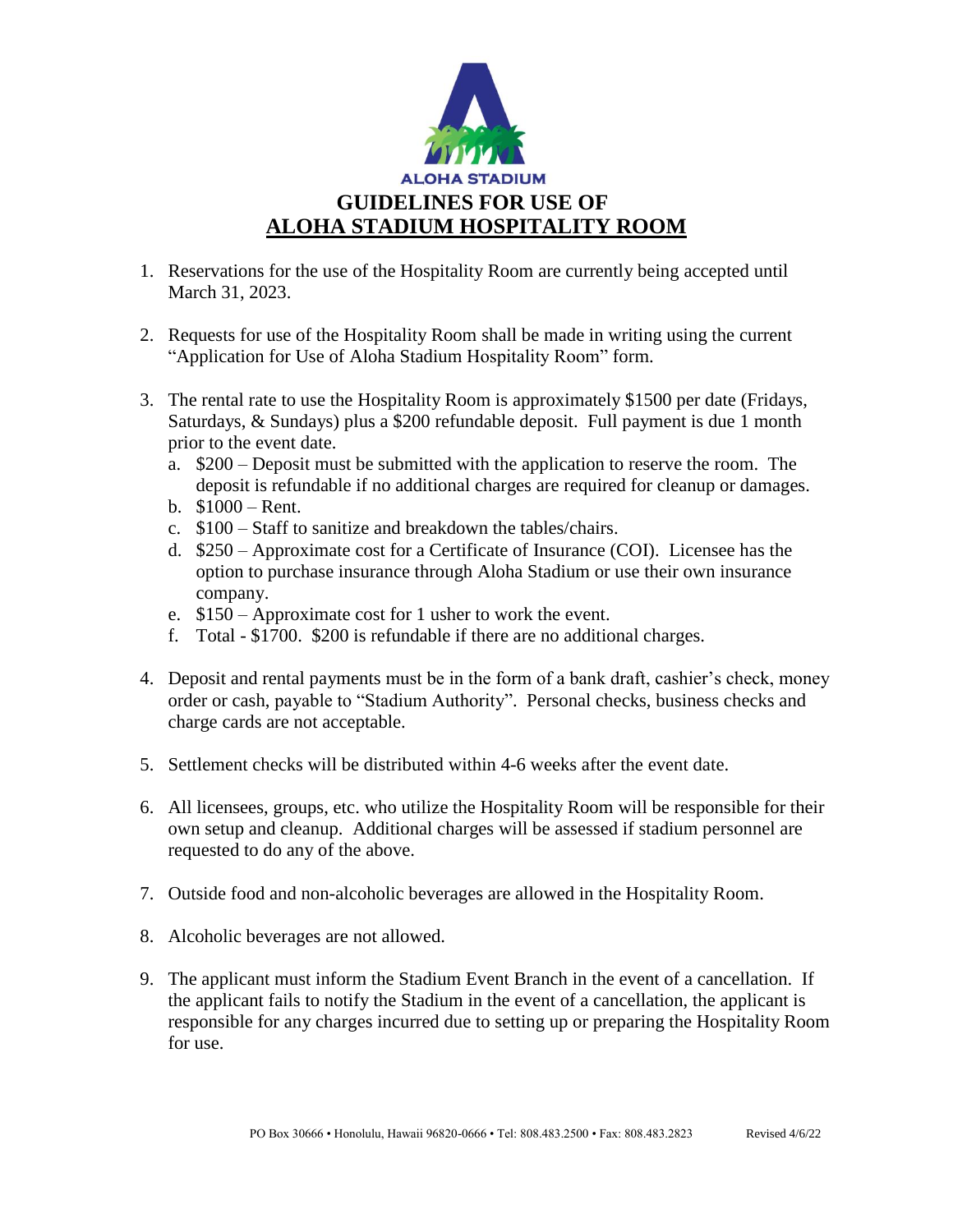- 10. The Stadium reserves the right to cancel any date with two weeks verbal or written notice. The Stadium shall not be held responsible for any expenses incurred by the applicant or licensee.
- 11. Absolutely no taping or fastening of any articles on the walls will be allowed in the Hospitality Room.
- 12. No open flames (candles, fire knife dancers, etc.) will be allowed in the Hospitality Room.
- 13. No cooking will be allowed on stadium property.
- 14. All visitors must stay within the Hospitality Room area, except to use the restrooms located in the adjoining corridor. Visitors are not allowed to wander down to the field, locker rooms, or up into the stands.
- 15. No food, beverages, alcohol can be consumed outside of the Hospitality Room and Parking Lots.
- 16. No smoking (including electronic and vapor cigarettes) will be permitted within the building. The designated smoking area is in front of the Box Office.
- 17. There will be a 200-person maximum in the Hospitality Room.
- 18. No parking fees will be charged to Hospitality Room function attendees during events and swap meet hours unless parking attendants are specifically required by the licensee or Hospitality Room users. The licensee must provide a guest list or use the invitation for free parking access. Guests are to enter from the Main Salt Lake Gate #1
- 19. The designated parking area for Hospitality Room users is the Upper Halawa Parking Lot. Visitors will not be allowed to park in any restricted/reserved parking areas.
- 20. The following items are included with the rental of the Hospitality Room.
	- a. 200 chairs and 2 chair hand trucks.
	- b. Tables  $30 5'$  round and  $24 6'$  rectangle.
	- c. 2 brooms, 2 dust pans, 2 mops, 2 mop wringers and trash bins.
	- d. Use of 1 microphone.
	- e. TV Monitors. Client to provide DVD player or laptop with proper connector.
	- f. Projector Screen.

Note: Number of chairs and tables are subject to change. Please check with the Events staff for any changes.

I, the undersigned, on behalf of the organization I represent (if applicable), will be responsible for the proper care of the facilities and equipment and for the payment of all charges assessed by the Stadium Authority. I further agree that all state ordinances and Stadium Authority policies as it relates to the Hospitality Room will be complied with. I am releasing the Stadium Authority, its employees and the State of Hawaii from any responsibility or claim arising out of injuries